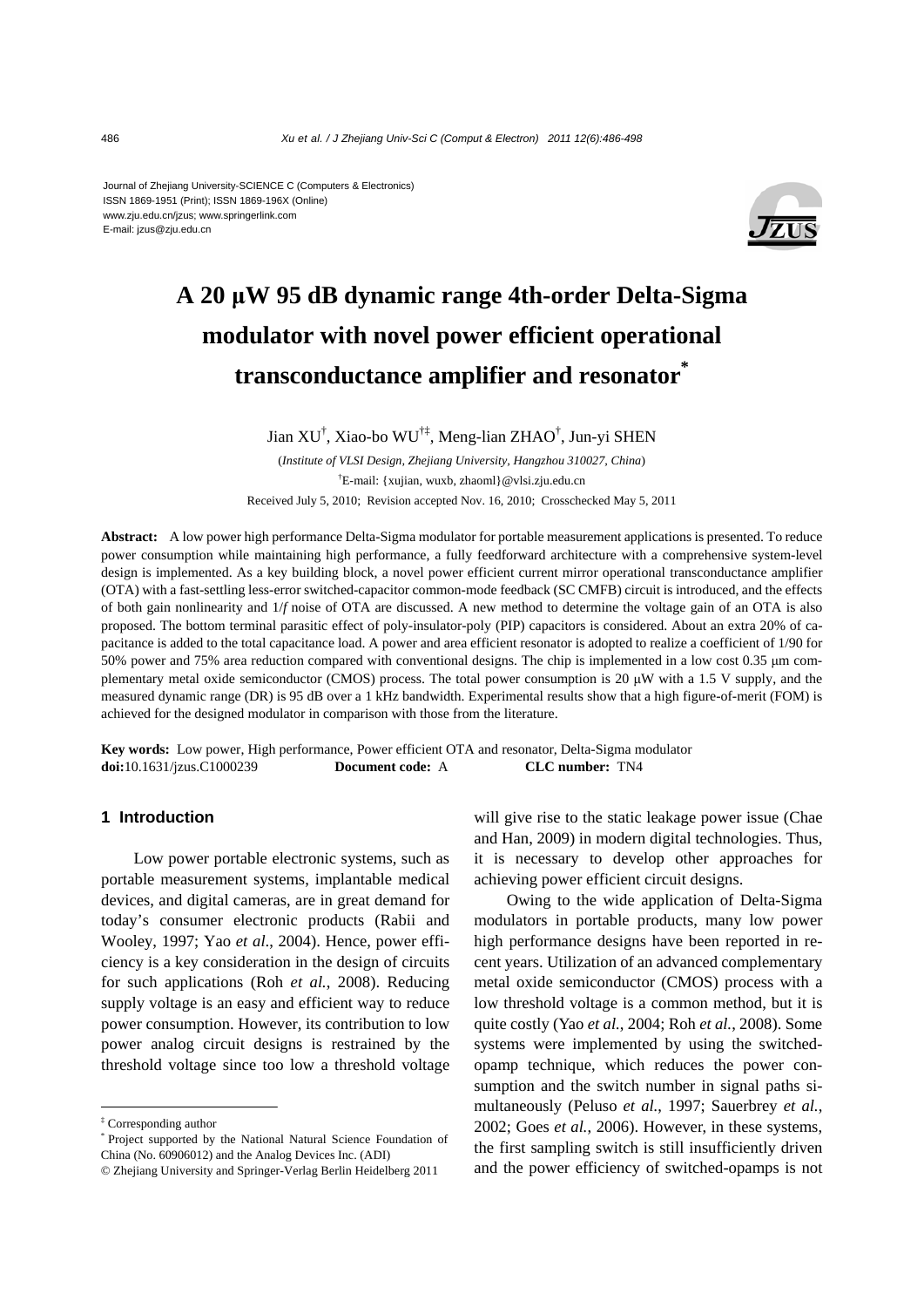high enough. As for the operational transconductance amplifier (OTA), a body-driven technique was used to reduce the supply voltage and power consumption (Pun *et al.*, 2006). However, body-driven transistors have a low bandwidth due to their small transconductance and have some limitations including those caused by bad noise performance (Rajput and Jamuar, 2002). To remove the OTAs for better power savings, inverter- and comparator-based switched-capacitor circuits were proposed in some recent publications (Fiorenza *et al.*, 2006; Chae and Han, 2007; 2009). An inverter-based circuit can be used to replace the OTA since it can operate at a very low supply voltage to save power. A comparator-based system has the potential for significant power reduction compared with an OTA-based design because it needs to drive only the switched-capacitor loads. However, it is difficult for these two OTA-less techniques to achieve a resolution up to 14-bit or more because of the residual offset and stringent conditions for their operating region.

To reduce manufacturing cost, our design combines a comprehensive system-level design with a meticulous design of a novel power efficient OTA and resonator. Also, a modulator featuring low power and high performance in a low cost standard 2-poly 4-metal (2P4M) 0.35 μm CMOS process is proposed. In other words, our efforts were focused on the performance and power optimization of the modulator without the use of any costly advanced technology.

# **2 System-level design**

# **2.1 Modulator topology**

Compared with multi-stage noise shaping (MASH) topology, a single-loop modulator is suitable for low voltage, low power applications since it has better immunity to an analog circuit's non-idealities such as OTA DC gain and switch on-resistance (Yao *et al.*, 2004). Also, instead of the classical feedback architecture, a fully feedforward architecture which has been widely used in recent years was adopted in this design (Silva *et al.*, 2001; Yang *et al.*, 2003; Yao *et al.*, 2004; Gharbiya and Johns, 2006). This architecture has extra signal paths from the outputs of integrators to the quantizer. Therefore, most signal energy can be prevented from leaking into the modulator loop. Hence, the design requirements of OTAs can be relaxed, and the total power consumption of the proposed modulator will be reduced.

Although single-loop multi-bit topology can achieve lower power consumption with a lower oversampling ratio (OSR), it is hard to realize a feedback digital-to-analog converter (DAC) with linearity much better than 12-bit without trimming (Schreier and Temes, 2004). Usually, dynamic element matching (DEM) circuits with extra power and area cost are required to remove the nonlinearity and in-band tones caused by the capacitor-element mismatch of feedback DAC (Schreier and Temes, 2004). Also, a super low power area efficient multi-bit quantizer is difficult to implement since the resistorstring of voltage reference and the comparator with a preamp in this quantizer dissipate a lot of extra static power and area. Therefore, a single-loop single-bit modulator topology with inherent linearity was introduced for low power medical measurement applications in this design.

The achievable peak signal-to-quantizationnoise ratio (SQNR) for single-bit modulators of orders *N*=1 to 8 is shown in Fig. 1 (Schreier and Temes, 2004). There are three main topologies with an SQNR of more than 100 dB. The first has the order *N*=7 with OSR=32. This order *N* is too high to maintain stability. The other two topologies have the order *N*=4 with OSR=64 and the order *N*=3 with OSR=128, respectively. Comparing the total power consumption, especially that of decimation filters, 4th-order modulator topology with OSR=64 was proposed due to its low sampling frequency and power saving of about 50%.



**Fig. 1 Empirical signal-to-quantization-noise ratio (SQNR) limit for one-bit modulators of orders** *N***=1 to 8**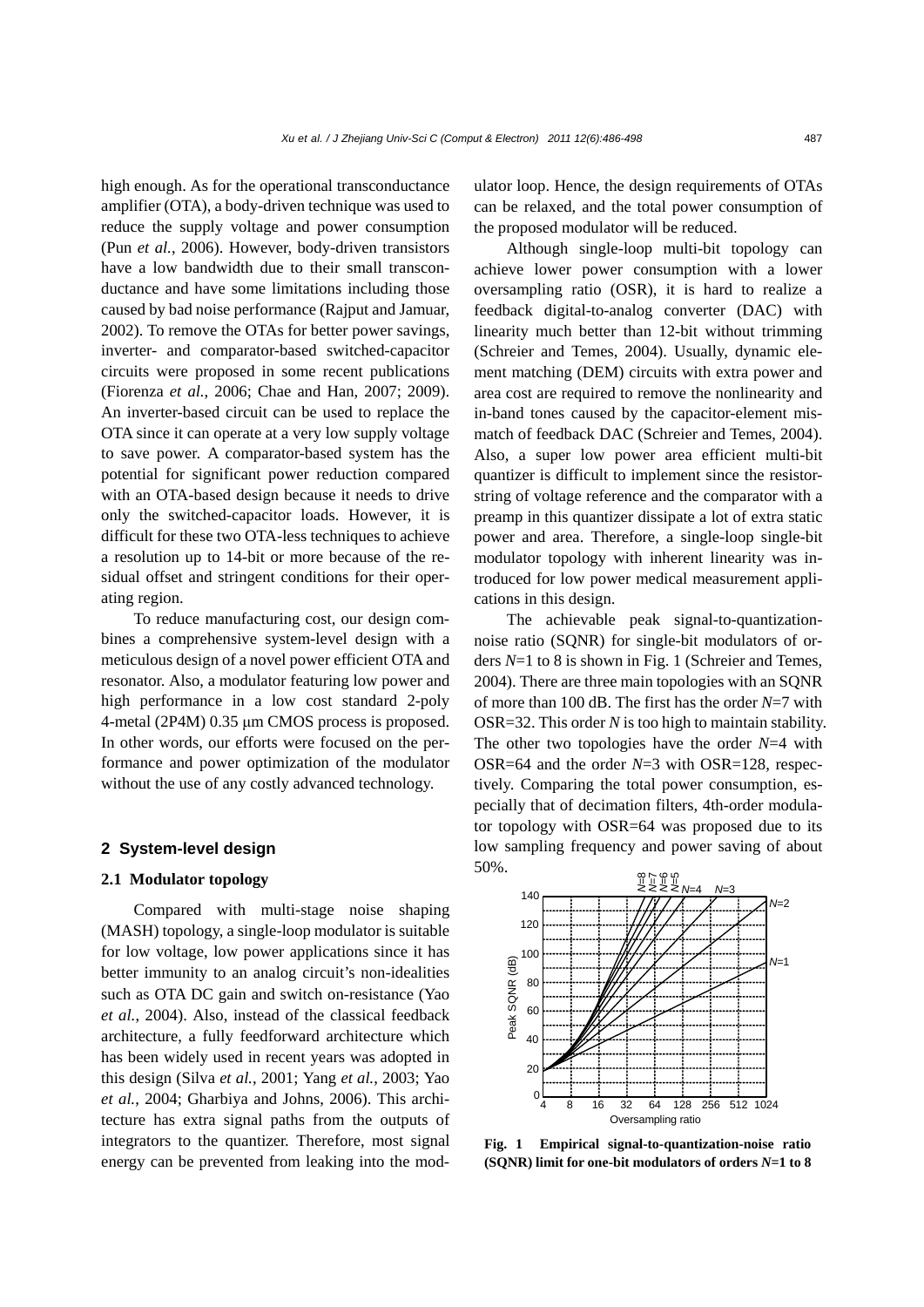Two single-loop, single-bit 4th-order Delta-Sigma modulator topologies with OSR=64 are shown in Fig. 2. The coefficients of these two feedforward modulators are summarized in Table 1. The coefficient  $g_1$  of the modulator in Fig. 2a is too small to be realized under current CMOS technologies. Besides, due to the small coefficient *g*1, the values of the sampling and resonator capacitors in the first integrator would need to be increased greatly to keep the total thermal noise low enough. Thus, both the capacitance load and the power consumption of the first OTA would be increased significantly. The topology in Fig. 2b was proposed to overcome these difficulties. There is a local resonator feedback loop with a gain coefficient of *g* between the last two integrators, which is used to put two zeros at the edge of the signal band and to improve the performance. The noise transform function (NTF) of the proposed modulator



**Fig. 2 Two single-loop 4th-order modulator topologies** (a) Two resonators; (b) One resonator

**Table 1 Coefficients of the modulator shown in Fig. 2a and the proposed modulator shown in Fig. 2b**

| Integrator   | Feedforward  | Resonator coefficients |           |
|--------------|--------------|------------------------|-----------|
| coefficients | coefficients | Fig. $2a$              | Fig. $2b$ |
|              | $a_0=1.0$    |                        |           |
| $c_1 = 1/3$  | $a_1 = 2.0$  | $g_1 = 1/10000$        | $g=1/90$  |
| $c_2 = 2/7$  | $a_2 = 3.0$  | $g_2=1/90$             |           |
| $c_3=1/4$    | $a_3=1.5$    |                        |           |
| $c_4 = 1/7$  | $a_4 = 2.0$  |                        |           |

can be calculated as

$$
NTF(z) = \frac{(z-1)^{2}[(z-1)^{2} + c_{4}gz]}{A \cdot B + [a_{3}(z-1) + a_{4}c_{4}]c_{1}c_{2}c_{3}z},
$$
 (1)

where

$$
A = (z-1)^2 + a_1c_1(z-1) + a_2c_1c_2, \ B = (z-1)^2 + c_4gz.
$$

Fig. 3 shows a behavioral quantization noise simulation result of the proposed modulator with a clear notch in the spectrum caused by the local resonator.



**Fig. 3 Ideal output spectrum with a 250 Hz input signal**

### **2.2 Integrator output swings**

Fig. 4 shows the output swings of integrators in the proposed modulator normalized to the reference voltage while feeding a −3.7 dB input signal. Note that the largest output swing in the first integrator is about 50% of the reference voltage. Hence, the design requirements of OTAs are relaxed due to the small output swings.



**Fig. 4 Integrator output swings with a −3.7 dB input signal (for integrators 1, 2, 3, and 4 from top to bottom)**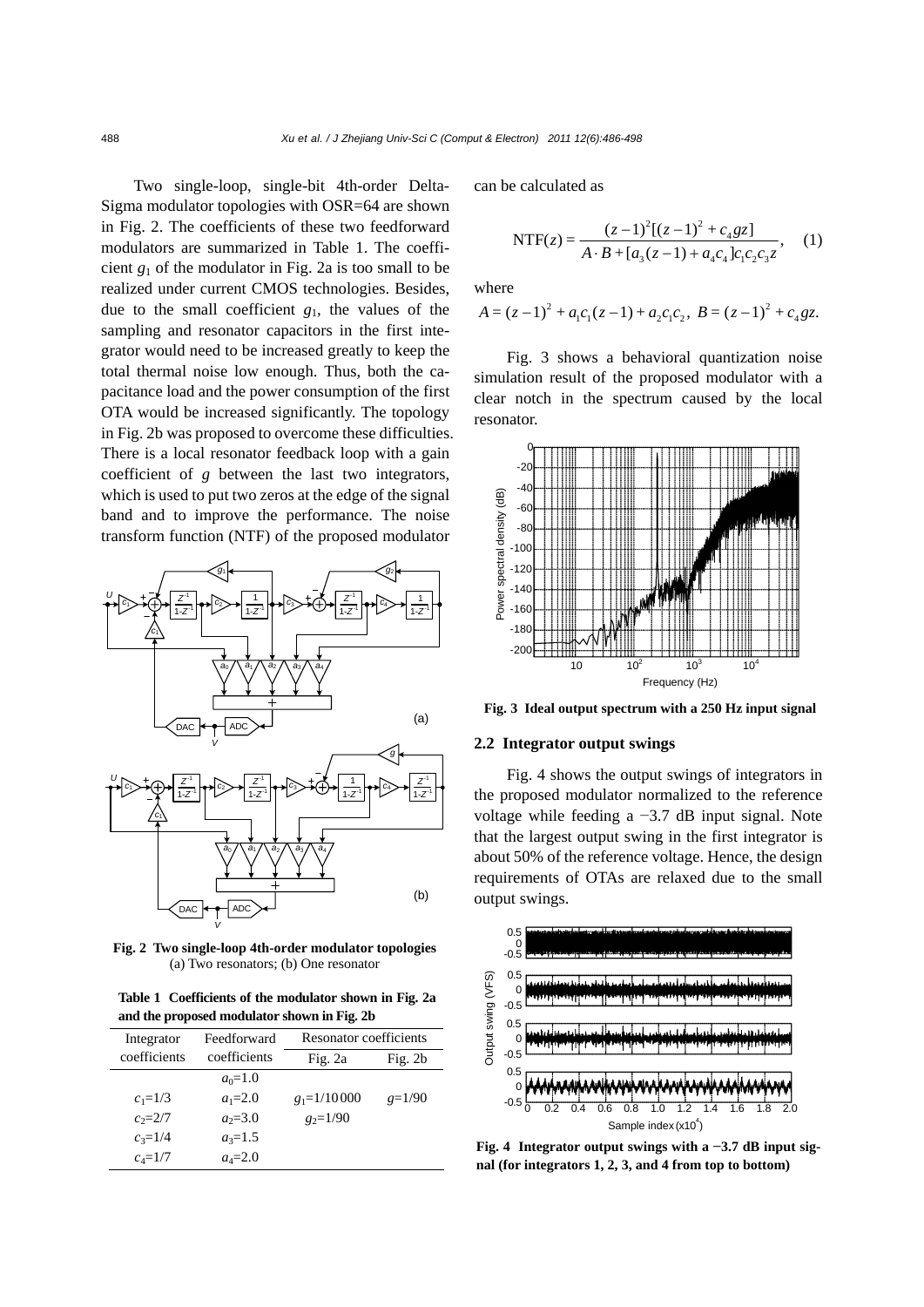## **2.3 OTA requirements**

As a key building block in a Delta-Sigma modulator, an OTA is adopted to compose a switched capacitor integrator. The performance of the modulator is greatly affected by the integrator in terms of power consumption and non-idealities, including finite DC gain, finite gain bandwidth (GBW), and finite slew rate (SR).

To save the energy and time of system-level design, the voltage gains of all the OTAs are sometimes regarded as the same when considering the effect of finite gain on performance (Yao *et al.*, 2004). However, this approximation is not adequate as a design guideline. In this work, a simple but efficient method is presented to determine the voltage gains of two different modulators. Another modulator similar to the proposed modulator is shown in Fig. 5. When taking into account a finite DC gain factor, the NTF of the new modulator is written as Eq. (2), and that of the proposed modulator is rewritten as Eq. (3).

$$
NTF(z) = \frac{E[(z - p_3)(z - p_4) + c_4g_2p_3p_4]}{C[(z - p_3)(z - p_4) + c_4g_2p_3p_4] + D},
$$
 (2)

$$
NTF(z) = \frac{E[(z - p_3)(z - p_4) + c_4 g_2 p_3 p_4 z]}{C[(z - p_3)(z - p_4) + c_4 g_2 p_3 p_4 z] + Dz},
$$
 (3)

where

$$
C = (z - p_2)[(z - p_1) + a_1c_1p_1] + a_2c_1c_2p_1p_2,
$$
  
\n
$$
D = c_1c_2c_3p_1p_2p_3[a_3(z - p_4) + a_4c_4p_4],
$$
  
\n
$$
E = (z - p_1)(z - p_2), \quad p_i = 1 - 1/A_{DC}(i), \quad 1 \le i \le 4.
$$

 $A_{DC}(i)$  is the DC gain value of the *i*th OTA.



**Fig. 5 Another single-loop 4th-order modulator topology**

These two equations were processed in MAT-LAB, and the modulator noise degradation versus different DC gains was obtained easily. Fig. 6a shows the noise degradation of the new modulator from Fig. 5, and Fig. 6b gives that of the proposed modulator from Fig. 2b. Here, each figure has three curves with different opamp gains. In one curve, the DC gains of all the OTAs are variable. In another curve, the DC gains of the first two OTAs are variable while those of the other OTAs are set to 60 dB. In the last curve, the DC gains of the last two OTAs are variable while those of the other OTAs are set to 60 dB. Fig. 6a shows that the DC gains of the first two OTAs should be as large as possible  $(\geq 60 \text{ dB})$  while those of the other OTAs should be 60 dB in order to obtain the best noise performance from the new modulator. Also, to achieve the best noise performance from the proposed modulator, the DC gains of all the OTAs should be as large as possible  $(\geq 60 \text{ dB})$ . Fig. 7 plots the NTFs of the proposed modulator with different DC gains. The same conclusion on the selection of voltage gain can be inferred.



**Fig. 6 Noise degradation versus different DC gains**  (a) New modulator from Fig. 5; (b) Proposed modulator from Fig. 2b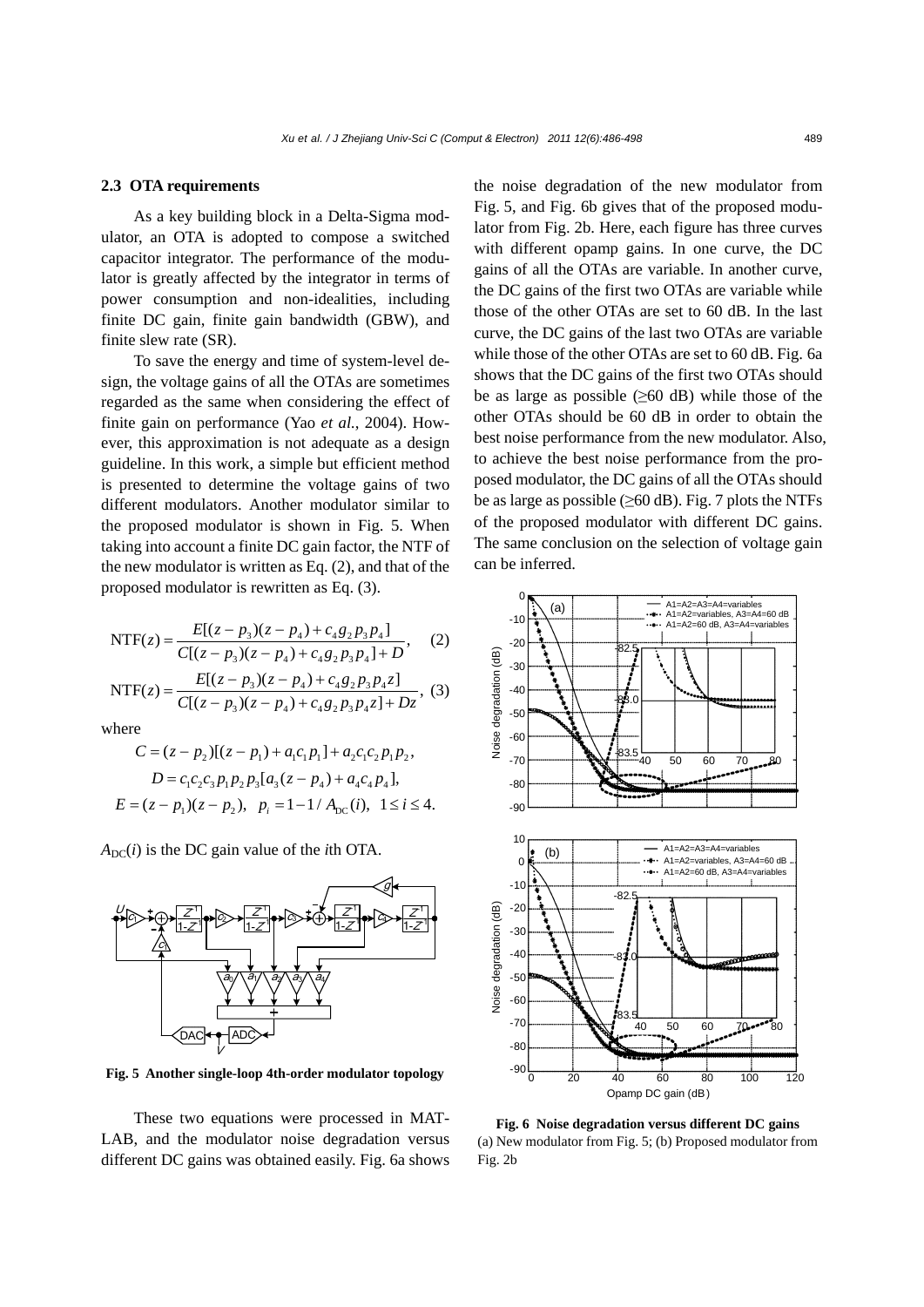

**Fig. 7 Noise transform functions (NTFs) of the proposed modulator with different voltage gains**  (a) Type 1; (b) Type 2; (c) Type 3

Usually, the voltage gain of an OTA is not constant over the required output-swing range. To ensure a high performance, the gain should be kept large enough (≥60 dB) over the whole range (Park *et al.*, 2009). Hence, the effect of gain nonlinearity on the performance is also discussed. Eq. (4) is used to denote the voltage gain with a nonlinearity coefficient *B*:

$$
A_{\rm DC}(V_{\rm out-swing}) = \frac{A_{\rm DC}(0)}{1 + BV_{\rm out-swing}},\tag{4}
$$

where  $A_{DC}(0)$  is a constant gain and  $V_{out-swing}$  is the output swing of an integrator.

When the coefficient  $B$  is set to 0, the voltage gain is constant. When the coefficient *B* is increased, the effect of gain nonlinearity is deteriorated. Fig. 8 shows a plot of modified voltage gains versus output-swings and gain nonlinearity coefficients *B*. An integrator behavioral model in SIMULINK was then developed with this equation. Peak SQNR with the effect of gain nonlinearity was readily obtained. Fig. 9 shows that, to ensure a peak SQNR above 100 dB, the gain should be above 58 dB with a gain nonlinearity coefficient *B* of less than 2.



**Fig. 8 Modified voltage gain versus output swings and gain nonlinearity coefficients** *B*



**Fig. 9 Peak signal-to-quantization-noise ratio (SQNR) degradation with voltage gain nonlinearity in the proposed modulator**

Fig. 10 shows the peak SQNR with the finite slew rate and GBW of the proposed modulator. To keep the peak SQNR above 100 dB, OTAs should satisfy the specifications summarized in Table 2.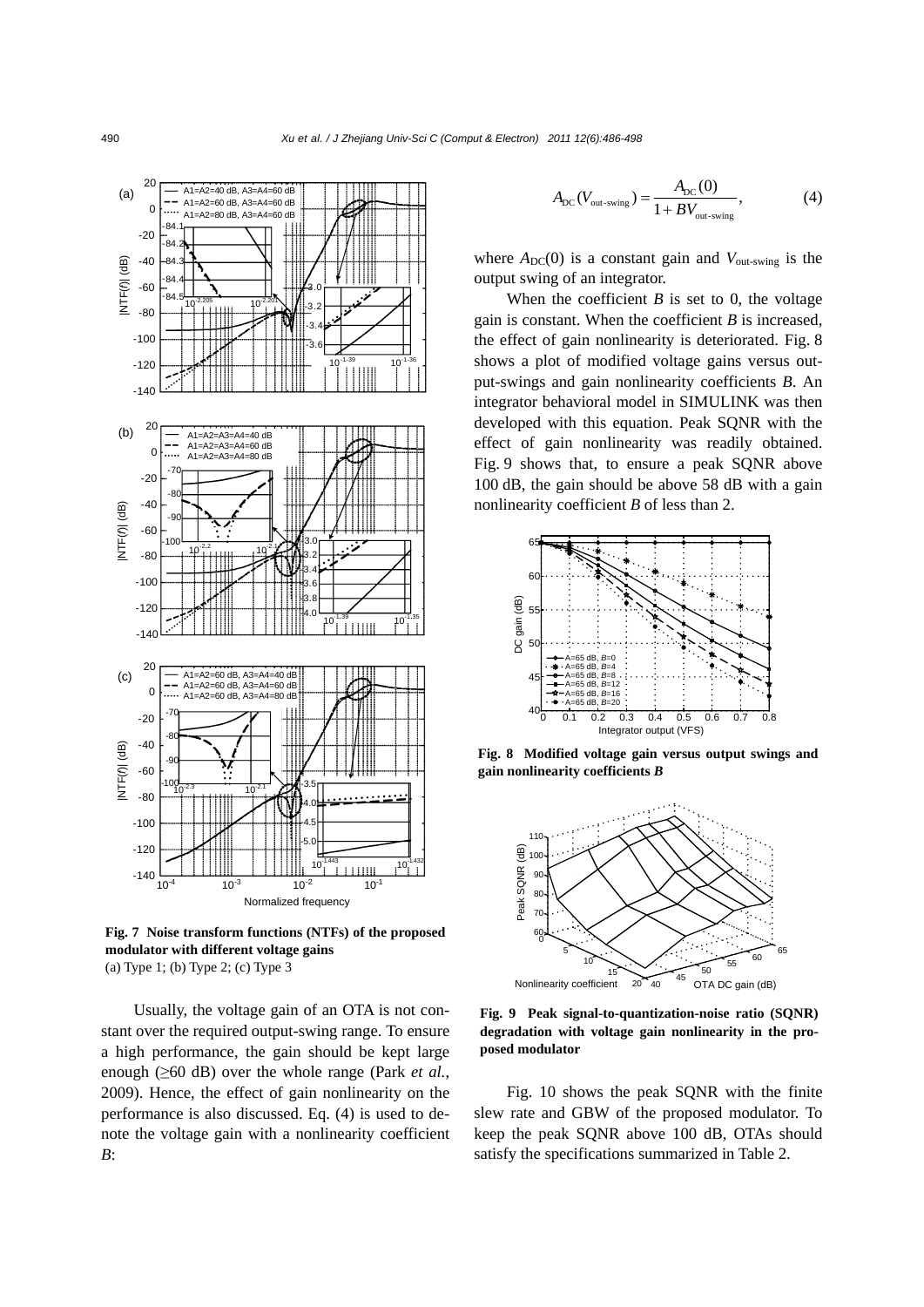

**Fig. 10 Peak signal-to-quantization-noise ratio (SQNR) degradation with finite slew rate (SR) and gain bandwidth (GBW)** 

(a) OTA 1; (b) OTA 2; (c) OTAs 3 & 4

**Table 2 Specifications of the designed operational transconductance amplifiers (OTAs)**

| <b>OTA</b>             | Gain $(dB)$ | GBW (MHz) | Slew rate $(V/\mu s)$ |
|------------------------|-------------|-----------|-----------------------|
|                        | >60         | >1.8      | >0.8                  |
| $\mathfrak{D}_{\cdot}$ | >60         | >1.4      | >0.5                  |
| 3, 4                   | >60         | >0.7      | >0.3                  |

GBW: gain bandwidth

# **2.4 Effect of 1/***f* **noise in integrators**

The required bandwidth of the proposed modulator is 20–1000 Hz. Since 1/*f* noise is a well-known low frequency noise, a 1/*f* noise cancellation technique should be adopted to ensure good noise degradation over the required bandwidth. Chopper stabilization (CHS) and correlated double sampling (CDS) are two typical low frequency noise cancellation techniques, which are usually adopted to reduce the effects of opamp imperfections including the noise (mainly 1/*f* and thermal noise) and the input-referred DC offset voltage. However, the CDS technique requires more capacitor area and induces more thermal noise (Enz and Temes, 1996). Thus, the CHS technique was used to cancel 1/*f* noise because of its simple circuit implementation.

Fig. 11 shows an improved integrator behavioral model with the CHS technique in SIMULINK. The implementation of the CHS technique model is similar to the circuit operation principle. The 1/*f* noise source is generated by MATLAB processing. Fig. 12a shows the simulation results of the proposed modulator while considering 1/*f* noise in each integrator, and Fig. 12b shows the simulation results with the CHS technique. These figures show that the 1/*f* noise of the first two integrators, especially of the first integrator, has a dominant effect on performance. Therefore, the CHS technique was adopted in the first two integrators to reduce the effect of 1/*f* noise.



**Fig. 11 An improved behavioral model of integrators in SIMULINK**

#### **2.5 Sampling capacitors and behavioral model**

The sampling capacitor in the first integrator is chosen to satisfy the *KT*/*C* noise requirement, which is shown as (Rabii and Wooley, 1999)

$$
C_{\rm S} = \frac{8KT \cdot \text{DR}}{V_{\rm in,max}^2 \cdot \text{OSR}},\tag{5}
$$

where  $K$  is the Boltzmann constant,  $T$  is the absolute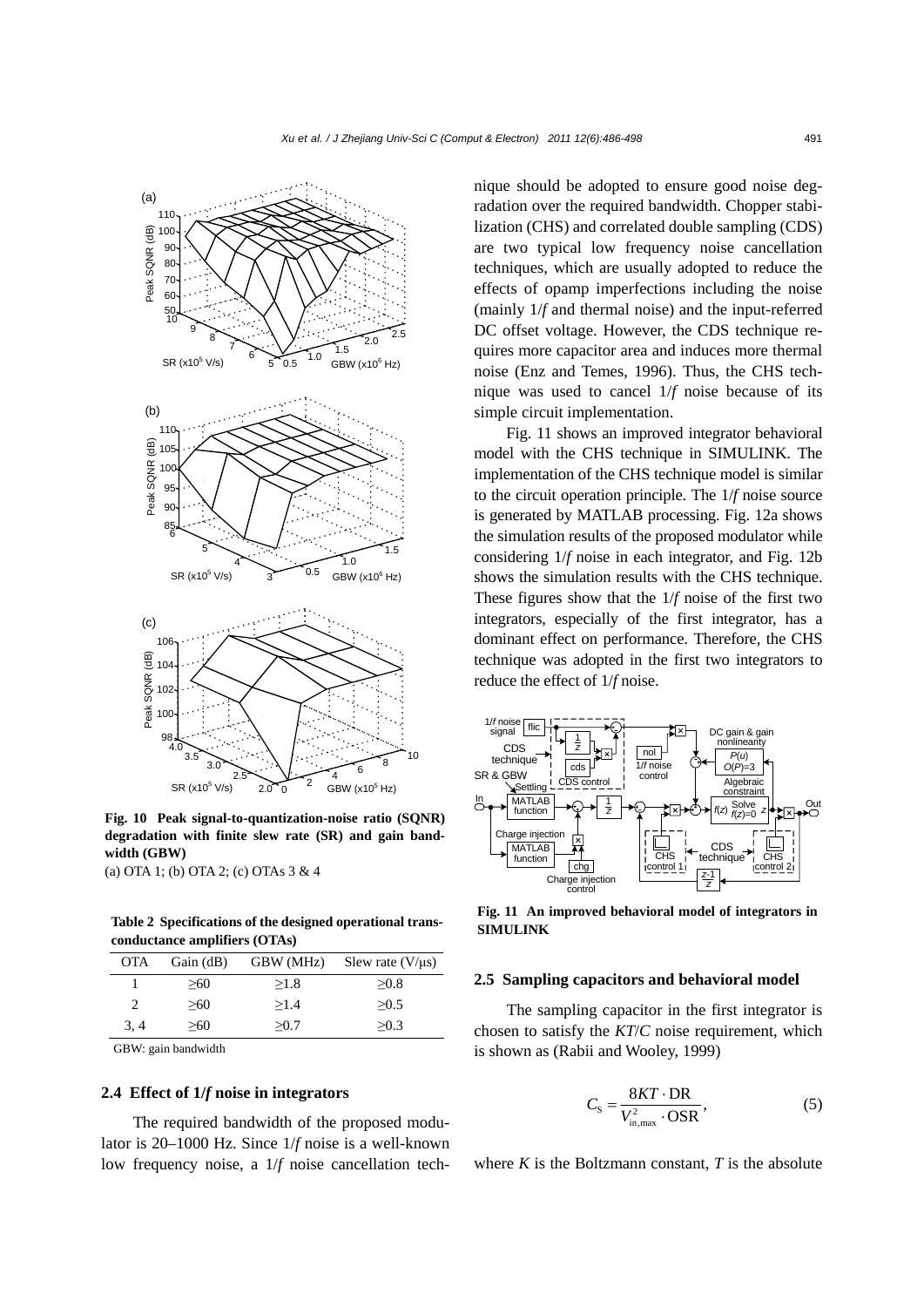

**Fig. 12 Modulator simulation results**  (a) With 1/*f* noise; (b) After adopting the Chopper stabilization (CHS) technique in each integrator

temperature, DR is the dynamic range, OSR is the oversampling ratio, and *V*in,max is the maximum amplitude of a sinusoidal input. Usually, *V*in,max is regarded as the amplitude of a full-scale sinusoidal input (Roh *et al.*, 2008). However, in practice, *V*in,max is impossible to achieve in the full-scale range due to the stability requirement. Thus, the maximum input amplitude of the proposed modulator was used to determine the value of the sampling capacitor. The OSR is 64 and the DR is set to 100 dB for a design margin. The maximum signal input amplitude  $V_{\text{in,max}}$ is 60% of the reference voltage. For a 1.5 V reference voltage, the required sampling capacitance in the first integrator is 6.4 pF. The final sampling capacitance is 7 pF for an extra noise margin. The values of other capacitances are summarized in Table 3.

**Table 3 Capacitors of the proposed modulator**

| Sampling capacitors       | Integrating capacitors    |
|---------------------------|---------------------------|
| $C_{s1} = 7.0 \text{ pF}$ | $C_{11}=21.0 \text{ pF}$  |
| $C_{s2} = 1.0$ pF         | $C_{i2} = 3.5$ pF         |
| $C_{s3} = 0.5$ pF         | $C_{i3} = 2.0 \text{ pF}$ |
| $C_{\rm s4} = 0.2$ pF     | $C_{i4} = 1.4$ pF         |

To evaluate the effects of non-ideal factors completely, an integrator behavioral model in SI-MULINK was used (Fig. 11). Here, slew rate, gain bandwidth, finite DC gain and gain nonlinearity, leakage current, *KT*/*C* noise, 1/*f* noise, CHS technique, and CDS technique were all included. The details of these models in SIMULINK can be found in Ou and Wu (2008). Using this comprehensive system level design and simulation, a low power high performance modulator structure was proposed.

## **3 Building block circuits design**

#### **3.1 Low voltage low power OTA**

The OTA usually consumes most of the total power of a modulator. In particular, the OTA in the first integrator may consume more than half of the total power and has a decisive influence on its performance. Therefore, it is important to design a power efficient and high performance OTA.

An OTA topology with a rail-to-rail output swing is usually used in low voltage and low power designs (Yao *et al.*, 2004). Also, a high gain and wide bandwidth OTA is needed to ensure high performance. A popular approach to enhancing voltage gain is to use a folded-cascade amplifier structure. But the cascading transistor occupies extra output swing headroom and is usually noisier than other transistors (Rabii and Wooley, 1997). A single-stage OTA is more power efficient than a two-stage type because the latter has to consume much more power to drive the compensation capacitor (Yao *et al.*, 2004). Therefore, a single-stage OTA topology with a rail-to-rail output swing is preferred. For such an OTA topology, a current mirror structure is often adopted. However, in deep-submicron technologies the voltage gain of such an OTA is about 40 dB. To enhance the gain with no additional power consumption, a gain enhancement technique was proposed by Yao *et al.* (2004), which is able to provide a voltage gain over 60 dB. However, the circuit they proposed is difficult to implement in a standard 0.35 μm CMOS process for a 1.5 V supply. To solve this problem, we propose a novel OTA structure with a gain enhancement technique.

It is well known that, compared with a Class-A output stage, a Class-AB stage can provide higher power efficiency, higher slew rate, and wider rail-to-rail output swing (Yao *et al.*, 2004; Xu *et al*.,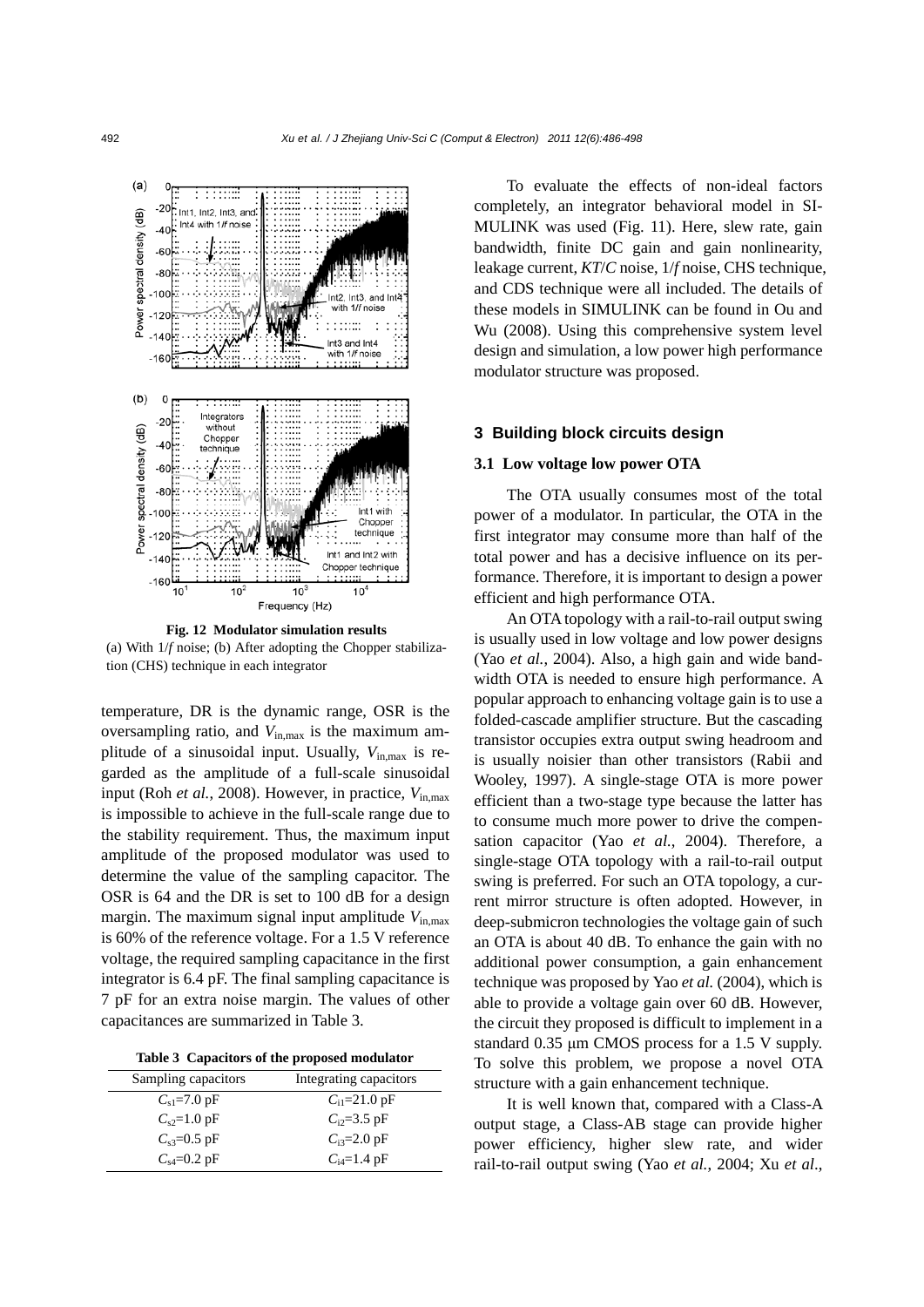2007). Hence, a Class-AB current mirror OTA with a current starving technique (Fig. 13) was applied to reduce the power and enhance the voltage gain. Its voltage gain and GBW are given by

$$
A_{\text{Gain}} \approx \frac{1}{(V_{\text{GSI}} + V_{\text{THP1}})(\lambda_{\text{N9}} + \lambda_{\text{P12}})} \frac{1}{(1 - k)},
$$
 (6)

GBW 
$$
\approx \frac{2B \cdot I}{(V_{\text{GSI}} + V_{\text{THP1}})C_{\text{L}}},
$$
 (7)

where  $V_{GS}$  is the transistor voltage difference between gate and source terminals,  $V_{\text{THP}}$  is the PMOS transistor threshold voltage,  $\lambda_N$  and  $\lambda_P$  are channel length modulation coefficients of NMOS and PMOS transistors respectively, *B* is the current ratio of the current mirror,  $kI$  is the drain current in transistors  $M_3$  and  $M_4$ , and  $C_L$  is the amplifier load capacitor.



**Fig. 13 Schematic of the proposed Class-AB current mirror operational transconductance amplifier (OTA) with the current starving technique** 

The current starving technique is realized by the transistors  $M_3$  and  $M_4$ , which take away most of the DC current provided by the input transistors  $M_1$  and  $M<sub>2</sub>$ . This makes the DC current in the output transistors  $M_9$  and  $M_{10}$  become smaller and the output resistances become higher. Thus, the voltage gain is increased. The Class-AB output stage is realized through the push-pull operation, which is implemented by using current mirrors  $M_6$ – $M_{13}$ .

The OTA used in a modulator is usually a fully differential opamp which provides better rejection against both common-mode (CM) noise and power supply variations (Choksi and Carley, 2003). However, the output CM voltage trends to drift to the supply rails without proper control due to power supply variations, offset, etc. Hence, an additional CMFB circuit is necessary. An improved SC CMFB circuit (Fig. 14) was proposed by Choksi and Carley (2003). In this circuit, extra sets of capacitors  $C_1$  and switches are used compared with the traditional structure. Thus, during every clock phase, the total capacitance load is constant ( $C_T = C_1 + C_2$ ).  $\Phi_1$  and  $\Phi_2$ are two non-overlapping clocks,  $V_{\text{cmref}}$  is the desired output CM voltage,  $V_{bias}$  is the expected bias voltage, and  $V_{\text{cmb}}$  is the CM feedback voltage. This circuit also has lower error and less settling time than traditional circuits (Choksi and Carley, 2003). Its main drawback is that a few more switches and capacitors are needed.



**Fig. 14 An improved switched-capacitor common-mode feedback (SC CMFB) circuit** 

Table 4 summarizes the simulation results of the designed OTAs. The results show that the proposed OTA in the first integrator achieves a normal DC voltage gain of 65 dB with a 1.5 V supply. For an 11.4 pF load capacitor, the GBW is 2.3 MHz and the static current power consumption is only 6.6 µA. Based on the simulation, the variability of the DC voltage gain is less than 1 dB while that of the GBW is less than 0.3 MHz under different process corners. Fig. 15 shows the gain nonlinearity of the first OTA. It can be seen that the designed OTA satisfies the gain requirements introduced previously.

**Table 4 Simulated performance of the designed operational transconductance amplifiers (OTAs)**

| Value |                  |              |  |
|-------|------------------|--------------|--|
| OTA 1 | OTA <sub>2</sub> | OTAs $3 & 4$ |  |
| 1.5   | 1.5              | 1.5          |  |
| 65    | 67               | 66           |  |
| 63    | 61               | 71           |  |
| 1.1   | 0.9              | 0.8          |  |
| 2.3   | 1.7              | 0.9          |  |
| 11.4  | 2.9              | 1.9          |  |
| 6.6   | 2.2.             | 1.4          |  |
|       |                  |              |  |

GBW: gain bandwidth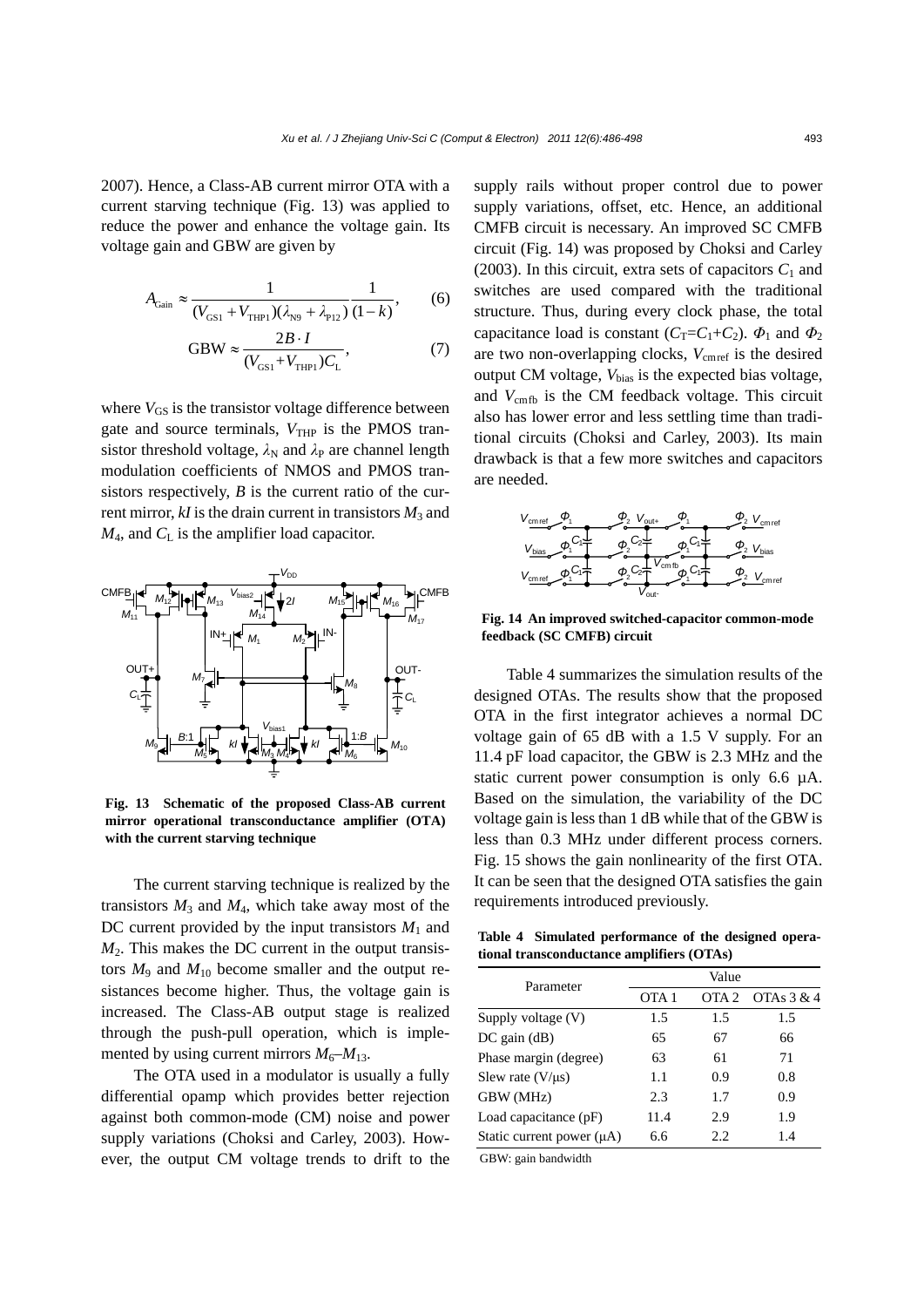

**Fig. 15 First operational transconductance amplifier (OTA) voltage gain versus different output swings**

In practice, when a modulator is fabricated, there are always some parasitic capacitors at the bottom terminal of the poly-insulator-poly (PIP) capacitors. In this design, this bottom terminal parasitic effect was considered. About an extra 20% of capacitance is added to the total capacitance load. The effective capacitance load  $C_{L,eff}$  is thus given by

$$
C_{L,eff} = C_{S}(i) || C_{I}(i) + 0.2C_{I}(i) + (1 + 0.2)C_{Sum}, (8)
$$

where  $C_{Sum} = C_S(i+1) + C_{cmfb1} + C_{cmfb2} + C_{ff}(i), C_S(i), C_I(i),$ and  $C_{\text{ff}}(i)$  are the sampling capacitor, integrating capacitor, and feedforward capacitor, respectively, of the *i*th integrator.  $C_S(i+1)$  is the sampling capacitor of the next integrator.  $C_{\text{cmfb1}}$  and  $C_{\text{cmfb2}}$  are the capacitors used in the CMFB circuit. The designed integrator is a half-delay type, so the sampling capacitance of the next stage should be added to the total capacitance load.

#### **3.2 Area and power efficient resonator circuit**

A local resonator with a coefficient of 1/90 was adopted in the last two integrators, so there is another input path in the third integrator. A conventional resonator structure with a gain coefficient of  $C_R/C_{13}$  is shown in Fig. 16a. Thus, if this resonator is used in this design, compared with the capacitance summarized in Table 3, the values of the sampling capacitor and integrating capacitor in the third integrator would need to be greatly increased to realize this very small coefficient. For example, when the resonator capacitor  $C_R$  is set to 0.1 pF, the value of the integrating capacitor  $C_{i3}$  should be 9 pF. The sampling capacitor  $C_{s3}$  is also increased to 2.25 pF. According to Eq. (8), the effective capacitance load of the third OTA is changed to 4.6 pF. This large load will increase both area and power cost.



**Fig. 16 Schematic diagrams and transfer functions of two resonators** 

(a) Traditional type,  $V_{\text{out}} = Z^{-1/2} C_R V_{\text{in}} / [(1 - Z^{-1}) C_{13}]$ ; (b) Proposed type,  $V_{\text{out}} = Z^{-1/2} C_{\text{R}} C_{\text{A}} V_{\text{in}} / [(1 - Z^{-1}) C_{13} (C_{13} + C_{\text{A}})]$ 

In our system, we introduced a parasitic insensitive power and area efficient integrator as a local resonator. The proposed integrator was used by Nagaraj (1989) to implement a notch filter. Fig. 16b shows its schematic employing three capacitors. To realize a small coefficient,  $C_{i3}$  is typically a large capacitor while  $C_R$  and  $C_A$  are small capacitors. The circuit operation is as follows: during phase 1, a charge  $V_{\text{in}}C_{\text{R}}$  is transferred from  $C_{\text{R}}$  to  $C_{\text{i3}}$ , and the intermediate output voltage  $V_0(n-1/2)$  is sampled by  $C_A$ . During phase 2,  $C_R$  withdraws the charge  $V_{in}C_R$ from  $C_{i3}$ , and  $C_A$  redistributes its charge with  $C_{i3}$ . Its *z*-domain transfer function can be written as

$$
V_{\text{out}} = \frac{z^{-1/2}}{1 - z^{-1}} \frac{C_{\text{R}} C_{\text{A}} V_{\text{in}}}{C_{13} (C_{13} + C_{\text{A}})}.
$$
(9)

According to Eq. (9), this circuit structure can be used as a local resonator in Delta-Sigma modulators. Therefore, when realizing a coefficient of 1/90 with this resonator, the values of both  $C_{s3}$  and  $C_{i3}$  do not need to be changed, and the values of  $C_R$  and  $C_A$  are simply set to 0.2 pF and 0.25 pF, respectively. Now, the effective capacitance load of the third OTA is decreased to 1.9 pF. Compared with the conventional resonator, our proposed resonator saves about 75% capacitor area and 50% power consumption in calculation and simulation.

#### **3.3 Other main circuit blocks**

The design requirements of a single-bit quantizer can be relaxed for a single-loop modulator since the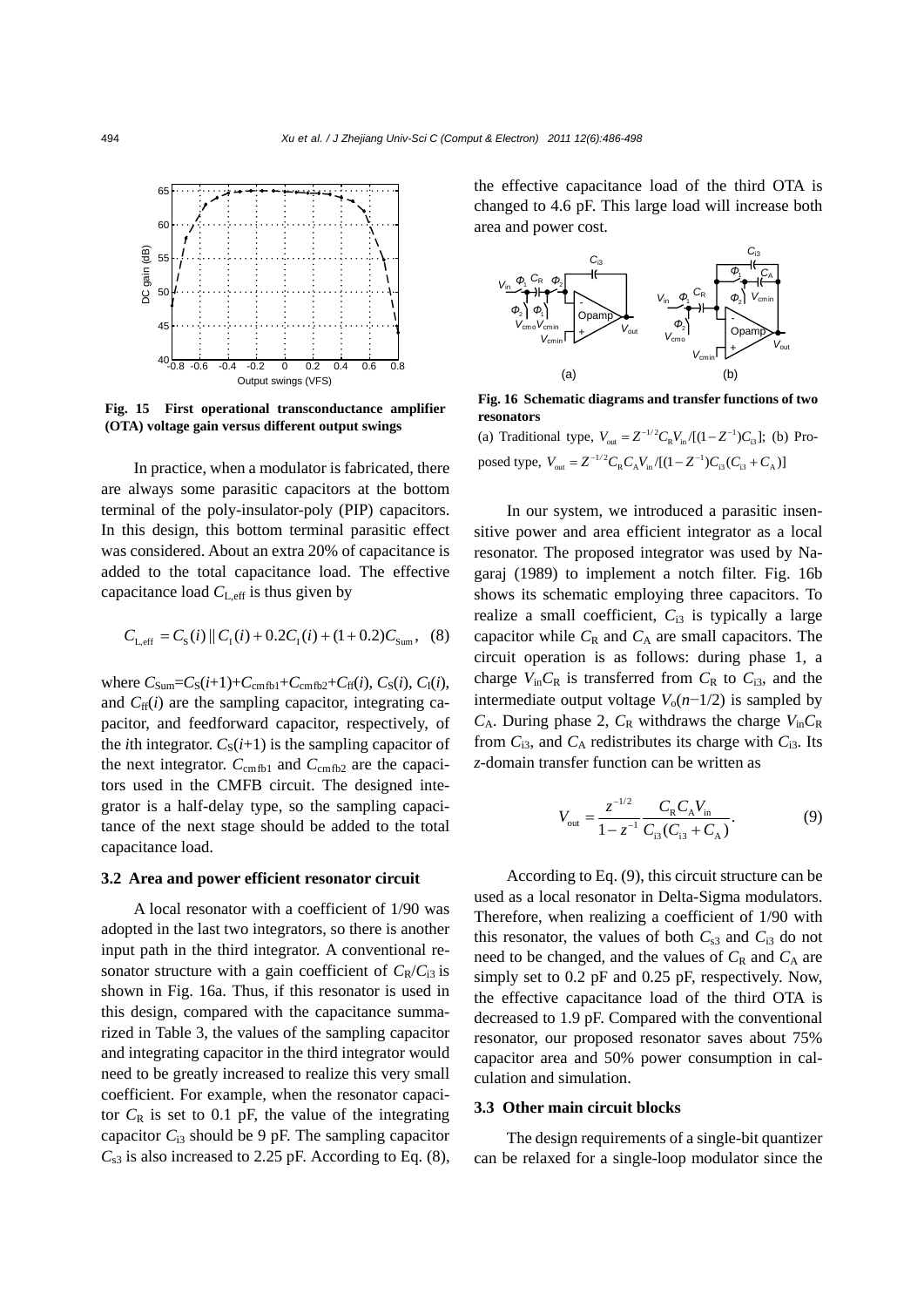non-idealities of the quantizer can also experience noise-shaping (Roh *et al.*, 2008). Thus, a simple dynamic comparator with an SR latch was used in this work. The details of this quantizer can be found in Roh *et al.* (2008).

In our design, the clock generator was made on-chip. To ensure an adequately low switch-on resistance in a low voltage environment, especially for the switches in the first integrator, a clock boosting circuit with a voltage doubler was adopted to boost the clock signal above  $V_{\text{DD}}$ . The circuit implementation of the clock generator was introduced by Rabii and Wooley (1997).

# **3.4 Complete modulator circuit**

The complete modulator is shown in Fig. 17. It is a fully feedforward modulator and has four integrators with a one-bit quantizer. The CHS technique was used in the first two integrators to reduce the effect of 1/*f* noise, and a proposed power and area efficient resonator with a coefficient of 1/90 is between the third integrator and the fourth integrator, which can improve the SQNR performance of the designed modulator. The input CM voltage  $V_{\text{cmin}}$  is set to 0.3 V, and the output CM voltage  $V_{\text{cmo}}$  is set to  $V_{\text{DD}}/2$ .

#### **4 Measurement results**

The proposed modulator was implemented in a standard 2P4M 0.35 μm CMOS process. A photograph of the fabricated chip is shown in Fig. 18. Its core size is 1.37 mm×0.65 mm. Four integrators with

their respective capacitors, OTAs, and switches are on the left side; the clock generator and bootstrapped circuits are on the right side. The middle part includes the feedforward circuit and the quantizer. Hence, analog circuits and digital circuits are separated to avoid the interactions of these circuits. Also, small unit capacitors are laid out in symmetry to realize the accurate coefficients and match the positive and negative signal paths.



**Fig. 18 Chip photograph**

The test board including the single-ended-todifferential circuit (SEDC), high precision voltage references, low drop out (LDO) power supply voltages, and clock signal isolation circuit is shown in Fig. 19. Separate power supplies for analog and digital circuits, local bypass capacitors, and simple filters were adopted to reduce noise in the measurement. The input signal of the test board is provided by a high precision audio precision (AP), and the output data of the designed modulator is captured by a logical **EXAMPLE 1.35 mm**<br> **EXAMPLE 1.35 mm**<br> **EXAMPLE 1.35 mm**<br> **EXAMPLE 1.35 mm**<br> **EXAMPLE 1.35 mm**<br> **EXAMPLE 1.35 mm**<br> **EXAMPLE 1.35 mm**<br> **EXAMPLE 1.35 mm**<br> **EXAMPLE 1.35 mm**<br> **EXAMPLE 1.35 mm**<br> **EXAMPLE 1.35 mm**<br> **EXAMPLE 1.3** 



**Fig. 17 Circuit implementation of the proposed 4th-order modulator**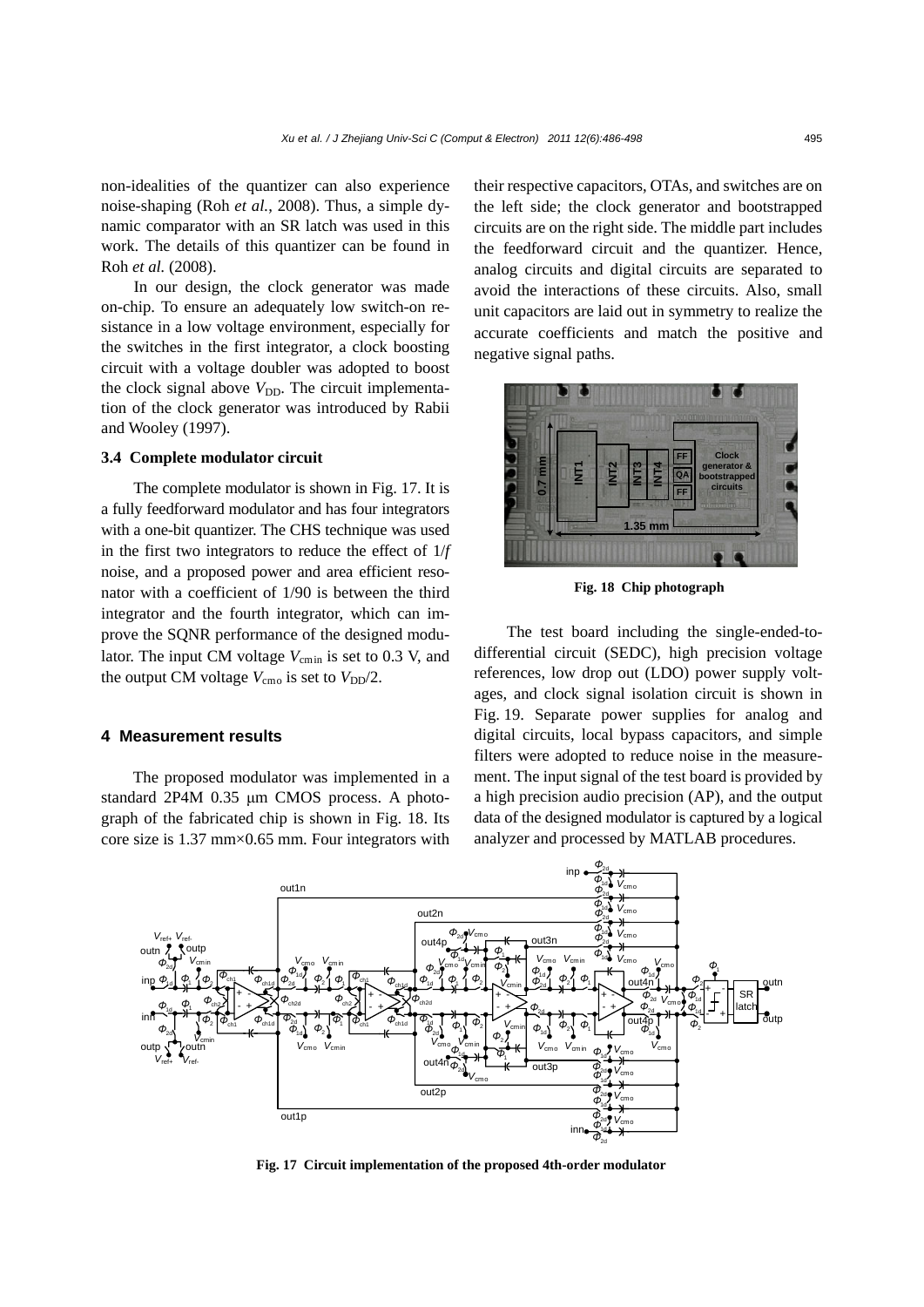

**Fig. 19 Test board**

The output signal of the SEDC (Fig. 20) is used as the input signal of the designed modulator. A noise of 50 Hz power frequency and its harmonic distortions appear in the frequency spectrum. When estimating the performance, this noise and its harmonic distortions are not considered. The measured output spectrum of a 250 Hz sinusoidal signal with 40960 samples is shown in Fig. 21. Fig. 22 shows the measured SNR and signal-to-noise and distortion ratio (SNDR) curves versus different input signal amplitudes normalized by the reference voltage. As the input signal amplitude becomes large, its harmonic distortions appear in the spectrum. But their amplitudes are small enough to be ignored since the GBW and slew rate of the designed OTAs are sufficiently large. The peak SNR reaches 90.2 dB while the peak SNDR without power frequency noise is 89.8 dB. Even when the power frequency noise is considered, the measured peak SNDR is still 88.4 dB. The DR is measured as 95 dB over a 1 kHz bandwidth.



**Fig. 20 Spectrum of the input signal for the designed modulator**



**Fig. 21 Measured output spectrum of the designed modulator with 40 960 samples** 

(a) Noise floor; (b) With a −6.3 dB input signal



**Fig. 22 Measured signal-to-noise ratio (SNR) and signalto-noise and distortion ratio (SNDR) versus input amplitude**

Clocked at 128 kHz, the total power consumption including the digital circuits is only 20  $\mu$ W with a 1.5 V supply. The details of measurement results are summarized in Table 5.

Table 6 lists the performance of our modulator compared with that of recently published low power high performance Delta-Sigma modulators. The FOM is defined as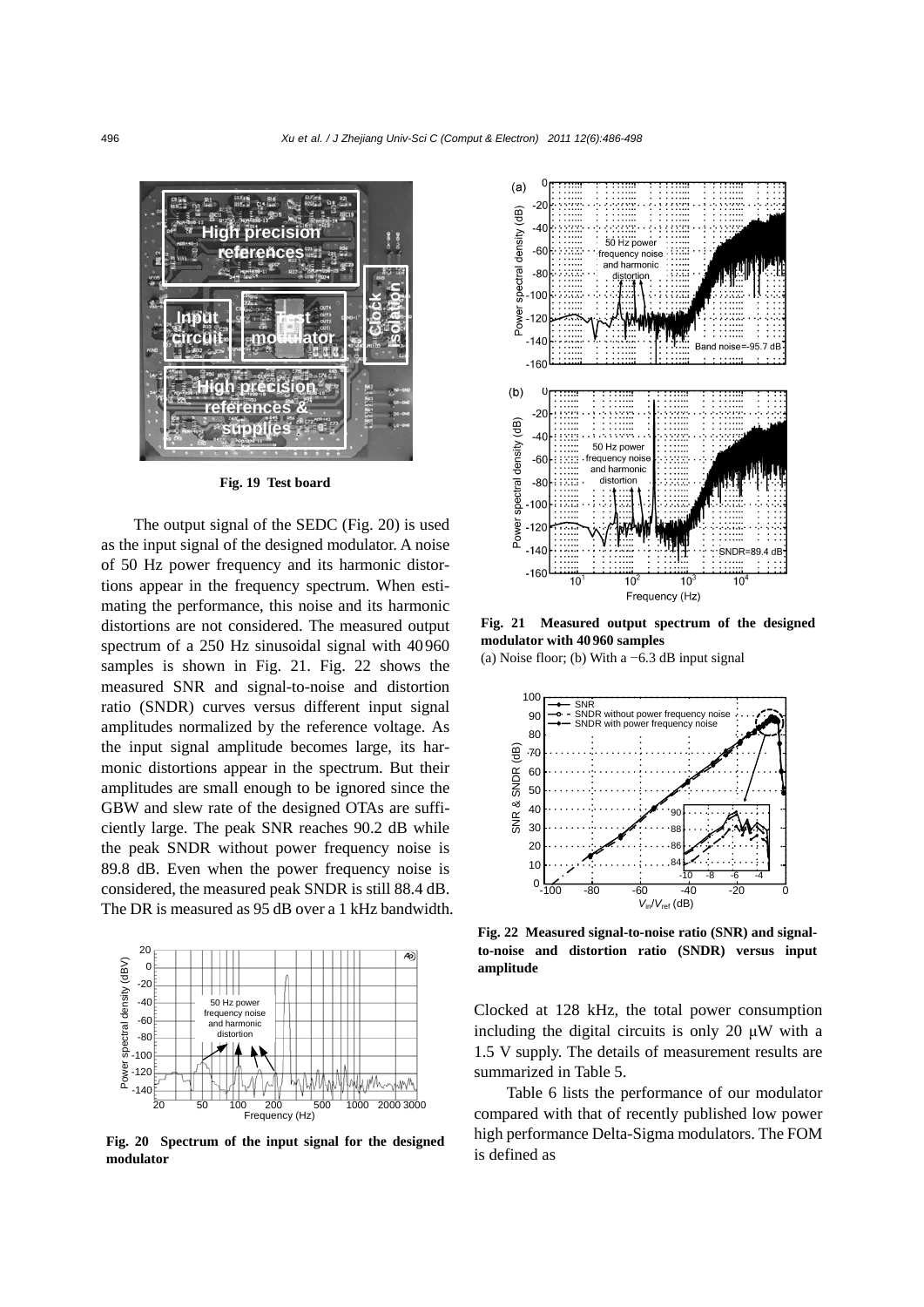$$
FOM = DR / dB + 10lg \frac{BW / Hz}{P / W},
$$
 (10)

where BW is the signal bandwidth and *P* is the total power consumption. Table 6 clearly shows that the FOM of our designed modulator is the highest among the systems compared.

|           | Table 5 Performance summary of the designed |  |  |
|-----------|---------------------------------------------|--|--|
| modulator |                                             |  |  |

| Parameter          | Measurement results |
|--------------------|---------------------|
| Supply voltage     | 1.5V                |
| Power              |                     |
| Analog             | $18 \mu W$          |
| Digital            | $2 \mu W$           |
| Peak SNR           | $90.2$ dB           |
| Peak SNDR          | 89.8 dB             |
| Dynamic range      | 95.0 dB             |
| Sampling frequency | 256 kHz             |
| Signal bandwidth   | 1 kHz               |
| OSR                | 64                  |
| <b>FOM</b>         | 172                 |

SNR: signal-to-noise ratio; SNDR: signal-to-noise and distortion ratio; OSR: oversampling ratio; FOM: figure-of-merit

**Table 6 Performance comparison with recently published systems**

|                    | Value                                |       |                             |                             |       |
|--------------------|--------------------------------------|-------|-----------------------------|-----------------------------|-------|
| Parameter          | ISSCC <sup>*</sup> JSSC1 JSSC2 JSSC3 |       |                             |                             | This  |
|                    |                                      |       |                             |                             | work  |
| Process (nm)       | 180                                  | 90    | 130                         | 350                         | 350   |
| $V_{\text{DD}}(V)$ | 0.7                                  | 1.0   | 0.9                         | 1.2                         | 1.5   |
| $f_s$ (MHz)        | 10.24                                | 4     | $\mathcal{D}_{\mathcal{L}}$ | $\mathcal{D}_{\mathcal{L}}$ | 0.128 |
| Bandwidth (kHz)    | 8                                    | 20    | 20                          | 8                           | 1     |
| Power $(\mu W)$    | 80                                   | 140   | 60                          | 5.6                         | 20    |
| Dynamic range (dB) | 75                                   | 88    | 83                          | 76                          | 95    |
| Peak SNR (dB)      | 70                                   | 85    | 82.2                        | 72                          | 90.2  |
| Peak SNDR (dB)     | 67                                   | 81    | 73.1                        | 63                          | 89.8  |
| <b>FOM</b>         | 155.0                                | 169.5 | 168.2                       | 167.5                       | 172.0 |

\* From Sauerbrey *et al.* (2002). JSSC1, JSSC2, and JSSC3 are from Yao *et al.* (2004), Roh *et al.* (2008), and Chae and Han (2009), respectively. SNR: signal-to-noise ratio; SNDR: signal-to-noise and distortion ratio; FOM: figure-of-merit

# **5 Conclusions**

A 20 μW 95 dB DR single-bit 4th-order Delta-Sigma modulator was implemented in a low cost 0.35 μm CMOS process. A fully feedforward architecture was adopted to reduce the output swings of integrators, and a comprehensive system-level design to improve the performance of the modulator was discussed in detail. A highly efficient method was developed to determine the voltage gain and to consider the effects of both gain nonlinearity and 1/*f*  noise. At the circuit-level design, a novel low voltage power-efficient Class-AB current mirror OTA with a fast-settling less-error CMFB circuit was proposed. To realize a coefficient of 1/90, a power and area efficient resonator was introduced with 50% power and 75% area reduction in comparison with conventional designs. Experimental results showed that the FOM of the proposed modulator was high and suitable for low power medical measurement applications.

#### **References**

- Chae, Y., Han, G., 2007. A Low Power Sigma-Delta Modulator Using Class-C Inverter. IEEE Symp. on VLSI Circuits, p.240-241. [doi:10.1109/VLSIC.2007.4342734]
- Chae, Y., Han, G., 2009. Low voltage, low power, inverterbased switched-capacitor Delta-Sigma modulator. *IEEE J. Sol.-State Circ.*, **44**(2):458-472. [doi:10.1109/JSSC.2008. 2010973]
- Choksi, O., Carley, L.R., 2003. Analysis of switched-capacitor common-mode feedback circuit. *IEEE Trans. Circ. Syst. II*, **50**(12):906-917. [doi:10.1109/TCSII.2003.820253]
- Enz, C.C., Temes, G.C., 1996. Circuit techniques for reducing the effects of opamp imperfections: auto-zeroing, correlated double sampling, and Chopper stabilization. *Proc. IEEE*, **84**(11):1584-1614. [doi:10.1109/5.542410]
- Fiorenza, J.K., Sepke, T., Holloway, P., Sodini, C.G., Lee, H.S., 2006. Comparator-based switched-capacitor circuits for scaled CMOS technologies. *IEEE J. Sol.-State Circ.*, **41**(12):2658-2668. [doi:10.1109/JSSC.2006.884330]
- Gharbiya, A., Johns, D.A., 2006. On the implementation of input-feedforward Delta-Sigma modulators. *IEEE Trans. Circ. Syst. II*, **53**(6):453-457. [doi:10.1109/TCSII.2006. 873829]
- Goes, J., Vaz, B., Monteiro, R., Paulino, N., 2006. A 0.9-V ΔΣ Modulator with 80-dB SNDR and 83-dB DR Using a Single-Phase Technique. IEEE Int. Solid-State Circuits Conf., p.191-200. [doi:10.1109/ISSCC.2006.1696048]
- Nagaraj, K., 1989. A parasitic-insensitive area-efficient approach to realizing very large time constants in switchedcapacitor circuits. *IEEE Trans. Circ. Syst*., **36**(9):1210- 1216. [doi:10.1109/31.34666]
- Ou, W., Wu, X.B., 2008. High-consistency behavior modeling of switched-capacitor Sigma-Delta modulator in SIMU-LINK. *J. Semicond.*, **29**(11):2209-2217.
- Park, Y., Nam, K.Y., Su, D.K., Vleugels, K., Wooley, B.A., 2009. A 0.7-V 870-μW digital-audio CMOS Sigma-Delta modulator. *IEEE J. Sol.-State Circ.*, **44**(4):1078-1087. [doi:10.1109/JSSC.2009.2014708]